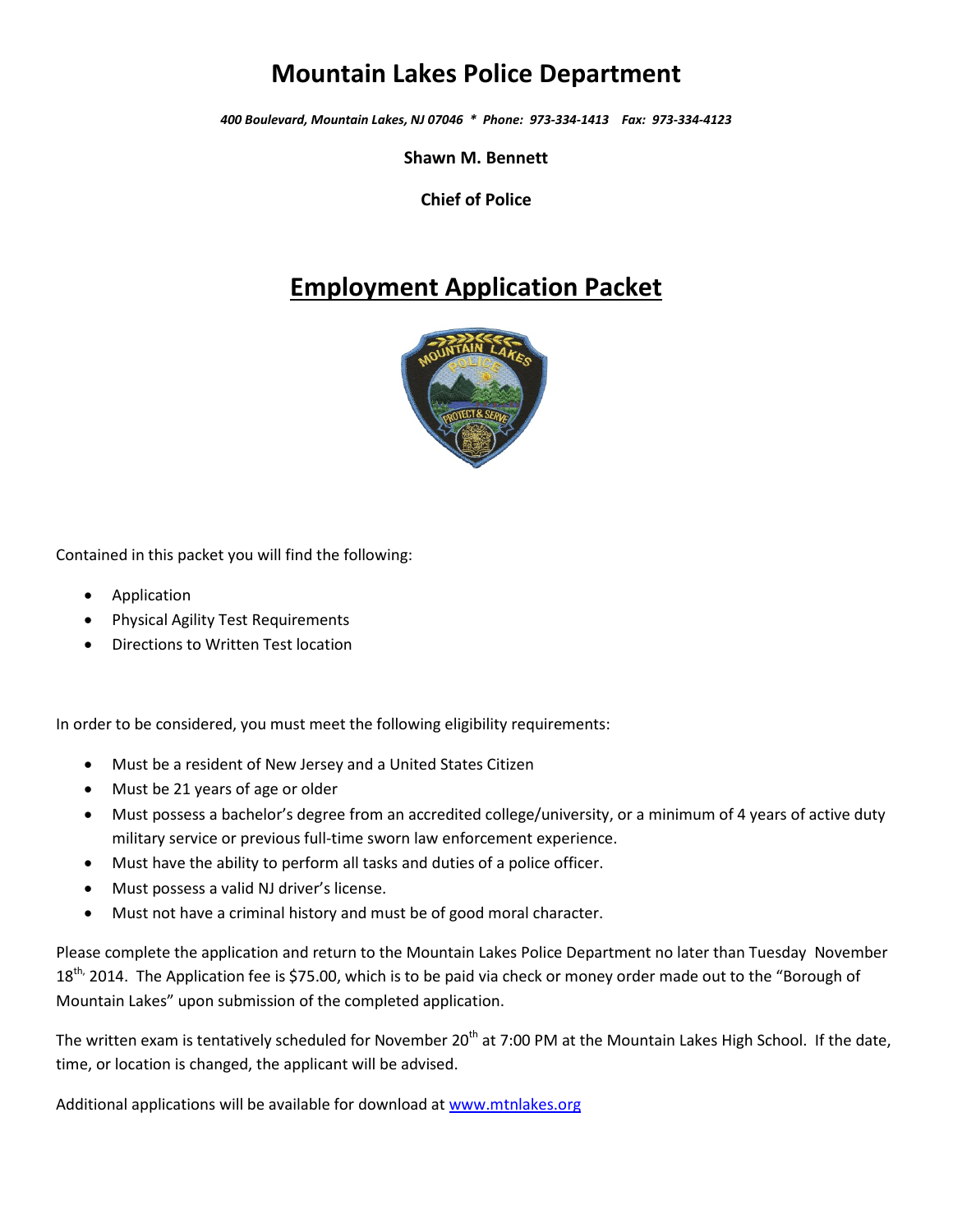# **Mountain Lakes Police Department**

*400 Boulevard, Mountain Lakes, NJ 07046 \* Phone: 973-334-1413 Fax: 973-334-4123*

# **Employment Application**

**Shawn M. Bennett**

**Chief of Police**



| (Affix Photo Here) |  |
|--------------------|--|
|                    |  |

 **Applicant Name (Last, First)**

*The Mountain Lakes Police Department is an Equal Opportunity Employer. We consider applicants for all positions without regard to race, color, national origin, sex, age, disability, marital status, religion, or any other legally protected status.*

**Notice: The following documents must be attached to this application.**

- **1. Copy of birth certificate.**
- **2. Copy of high school diploma or approved G.E.D.**
- **3. Copy of DD-214 (if applicable).**
- **4. Copy of any college diplomas (if applicable).**
- **5. Copy of Police Training Certificate (if applicable).**
- **6. Copy of NJ Driver's License.**
- **7. Copy of Social Security Card.**
- **8. Recent photograph (waist up, full-face view).**

#### **INSTRUCTIONS**

**Application must be typed or printed legibly in black ink. All questions must be answered. If a question does not apply, enter "N/A" in the space provided. Incomplete applications will not be considered. If space provided is not sufficient you may attach supplemental pages.**

| <b>Position Applying For:</b> |  |  |  |  |
|-------------------------------|--|--|--|--|
|-------------------------------|--|--|--|--|

**Pate: \_\_\_\_\_\_\_\_\_\_\_\_\_\_\_\_\_\_\_**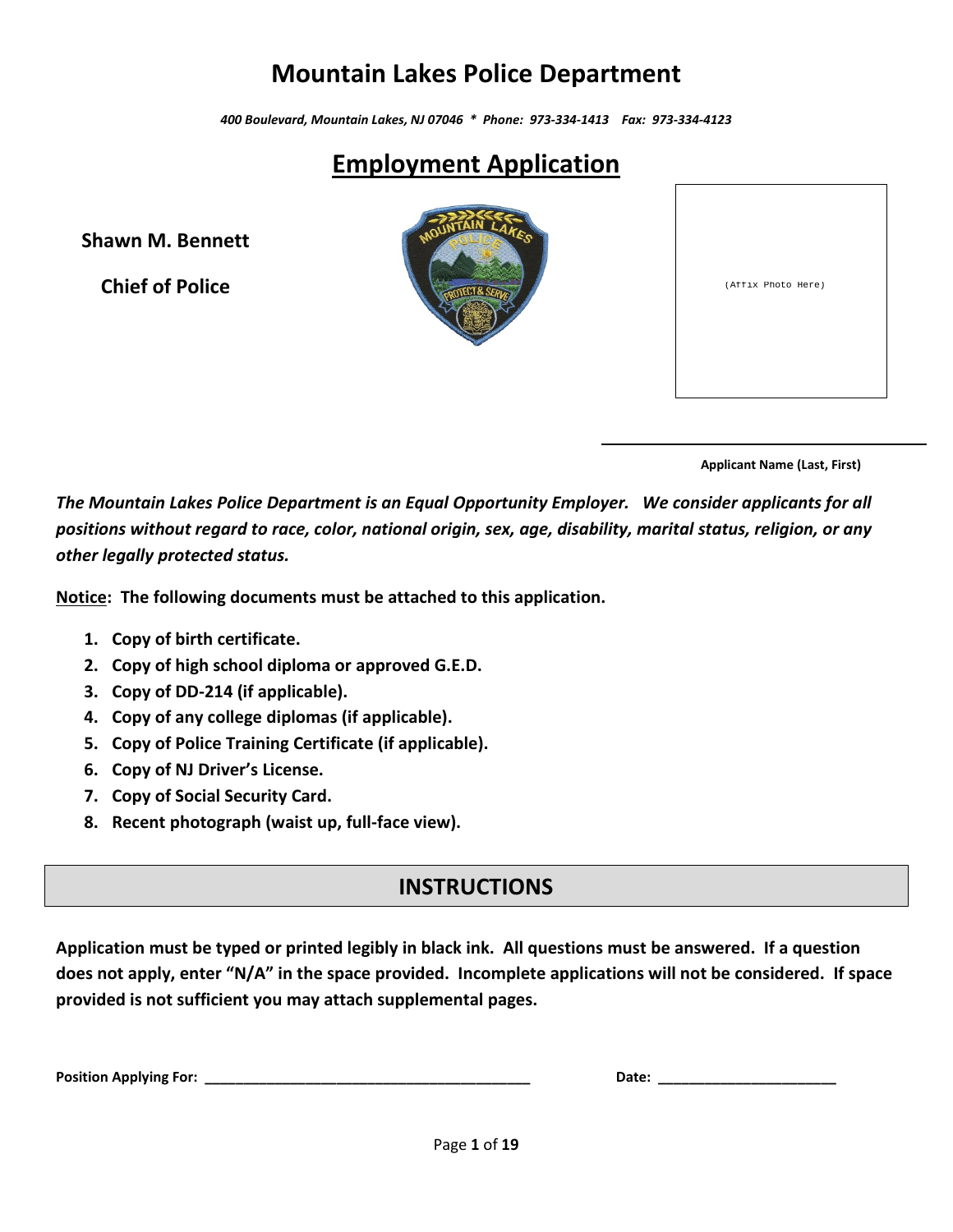- **The Mountain Lakes Police Department employment process consists of many facets. The applicant, depending on how far he or she progresses through the process, may be asked to complete or participate in the following:**
	- **Application**
	- **Written Test**
	- **Physical Agility Test**
	- **Interview(s)**
	- **Background Check**
- **The application fee is \$75.00. Check or Money Order only. Please make checks payable to "***The Borough of Mountain Lakes***." Payment required when application is submitted.**
- **If the applicant is offered a position within the Mountain Lakes Police Department, upon acceptance, he or she will be required to complete a medical and psychological exam.**

| $\Box$ No<br><b>Yes</b><br>Are you now or have you ever been a full-time sworn law enforcement officer? |
|---------------------------------------------------------------------------------------------------------|
|---------------------------------------------------------------------------------------------------------|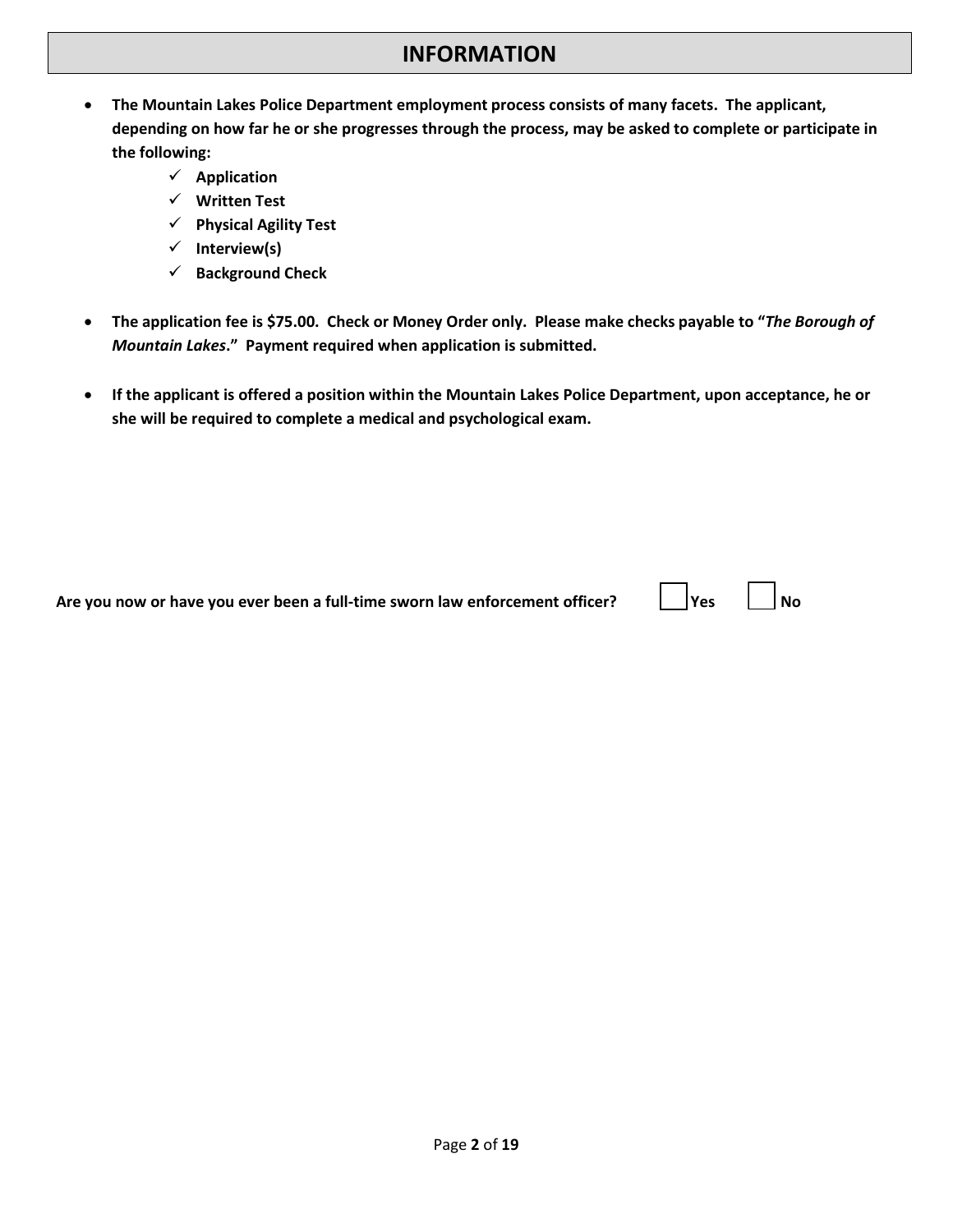#### **PERSONAL DATA**

| <b>Last Name</b>                                                                                                                                                                                                                                                                                                                    | <b>First Name</b>        |                                                                                                                            | <b>Middle Name</b> |                      | <b>Social Security Number</b> |  |  |
|-------------------------------------------------------------------------------------------------------------------------------------------------------------------------------------------------------------------------------------------------------------------------------------------------------------------------------------|--------------------------|----------------------------------------------------------------------------------------------------------------------------|--------------------|----------------------|-------------------------------|--|--|
| <b>Address</b>                                                                                                                                                                                                                                                                                                                      |                          | City                                                                                                                       | <b>State</b>       |                      | Zip Code                      |  |  |
| <b>Date of Birth</b>                                                                                                                                                                                                                                                                                                                | <b>Home Phone Number</b> | <b>Cell Phone Number</b>                                                                                                   |                    | <b>Email Address</b> |                               |  |  |
| <b>Place of Birth:</b>                                                                                                                                                                                                                                                                                                              |                          |                                                                                                                            |                    |                      |                               |  |  |
|                                                                                                                                                                                                                                                                                                                                     | City                     | <b>State</b>                                                                                                               |                    | Country              |                               |  |  |
| alias(es), former names, etc.                                                                                                                                                                                                                                                                                                       |                          | List all other names you have used including circumstances and time periods you used them. Include maiden name, nicknames, |                    |                      |                               |  |  |
| <b>Name</b>                                                                                                                                                                                                                                                                                                                         |                          | <b>Circumstances</b>                                                                                                       |                    | Date From (Mo/Yr)    | Date To (Mo/Yr)               |  |  |
|                                                                                                                                                                                                                                                                                                                                     |                          |                                                                                                                            |                    |                      |                               |  |  |
|                                                                                                                                                                                                                                                                                                                                     |                          |                                                                                                                            |                    |                      |                               |  |  |
|                                                                                                                                                                                                                                                                                                                                     |                          |                                                                                                                            |                    |                      |                               |  |  |
| Have you submitted an application to the Mountain Lakes Police Department within the past 2 years?<br>Yes<br>No<br>Have you ever been employed by the Mountain Lakes Police Department or Borough of Mountain Lakes<br>before?<br>Yes<br>No<br>If yes, what position did you hold?<br>Are you a United States Citizen?<br>Yes<br>No |                          |                                                                                                                            |                    |                      |                               |  |  |
| If naturalized, please provide:                                                                                                                                                                                                                                                                                                     | Date                     | Place                                                                                                                      |                    | Court                | <b>Naturalization Number</b>  |  |  |
| Are you now able to participate with or without accommodation in defensive tactics, firearms, physical training, operation of<br>a motor vehicle, or otherwise perform the duties set forth in the job description of the position for which you have<br>applied?<br>Yes<br>No                                                      |                          |                                                                                                                            |                    |                      |                               |  |  |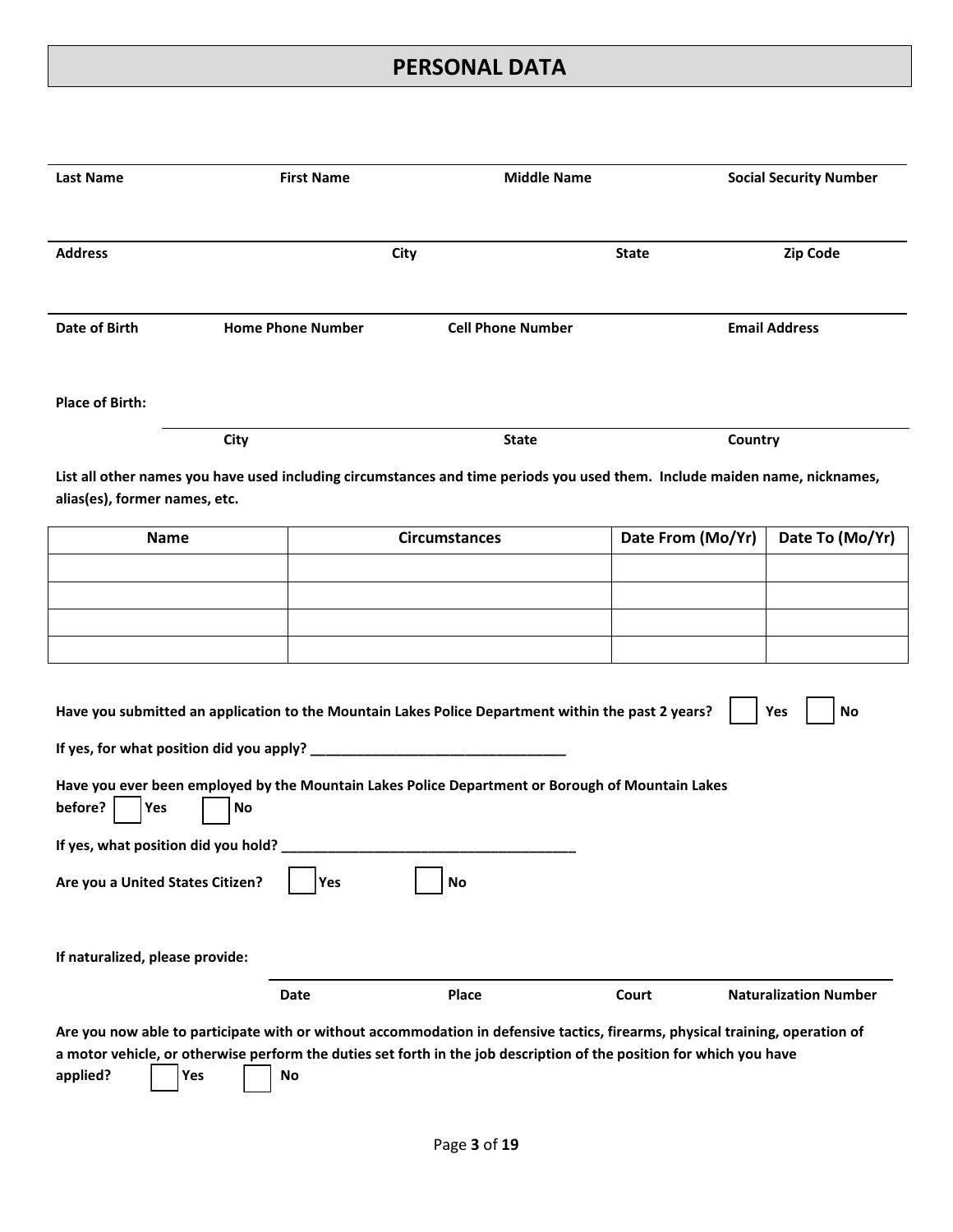|                                                          |  |           | This position may require a physical agility test. If such a test or examination is required, would you be able to take this test or |
|----------------------------------------------------------|--|-----------|--------------------------------------------------------------------------------------------------------------------------------------|
| examination with or without accommodation? $\vert$   Yes |  | $\Box$ No |                                                                                                                                      |

**If you would need a physical accommodation, indicate what accommodation you would require for this test/job:**

# **EDUCATION/TRAINING**

**\_\_\_\_\_\_\_\_\_\_\_\_\_\_\_\_\_\_\_\_\_\_\_\_\_\_\_\_\_\_\_\_\_\_\_\_\_\_\_\_\_\_\_\_\_\_\_\_\_\_\_\_\_\_\_\_\_\_\_\_\_\_\_\_\_\_\_\_\_\_\_\_\_\_\_\_\_\_\_\_\_\_\_\_\_\_\_\_\_\_\_\_\_\_\_\_\_\_\_\_\_\_\_\_\_\_\_\_**

| <b>High School/College/University</b> | Date<br><b>Attended</b><br>From | Date<br><b>Attended</b><br>To | <b>Credit</b><br><b>Hours</b><br>Earned | Did you<br>Graduate? | <b>Type of Diploma</b> |
|---------------------------------------|---------------------------------|-------------------------------|-----------------------------------------|----------------------|------------------------|
|                                       |                                 |                               |                                         |                      |                        |
|                                       |                                 |                               |                                         |                      |                        |
|                                       |                                 |                               |                                         |                      |                        |
|                                       |                                 |                               |                                         |                      |                        |

| Major: |  |
|--------|--|
|        |  |

**Major: \_\_\_\_\_\_\_\_\_\_\_\_\_\_\_\_\_\_\_\_\_\_\_\_\_\_\_\_\_\_\_\_\_\_\_\_\_\_\_\_\_\_ Minor: \_\_\_\_\_\_\_\_\_\_\_\_\_\_\_\_\_\_\_\_\_\_\_\_\_\_\_\_\_\_\_\_\_\_\_\_\_\_\_\_\_\_\_\_**

**Other Schools (Trade, Vocational, Business or Military)**

| <b>School and Location</b> | Date<br><b>Attended</b><br>From | Date<br><b>Attended</b><br>To | <b>Credit</b><br><b>Hours</b><br><b>Earned</b> | Did you<br>Graduate? | <b>Type of</b><br>Certificate<br><b>Earned</b> |
|----------------------------|---------------------------------|-------------------------------|------------------------------------------------|----------------------|------------------------------------------------|
|                            |                                 |                               |                                                |                      |                                                |
|                            |                                 |                               |                                                |                      |                                                |
|                            |                                 |                               |                                                |                      |                                                |
|                            |                                 |                               |                                                |                      |                                                |

| Are you fluent in any foreign language? $ $   Yes   | $ $ No                                          |  |
|-----------------------------------------------------|-------------------------------------------------|--|
| If yes, in what language?                           |                                                 |  |
| If yes, are you able to speak? $\Box$ Yes $\Box$ No | Read? $\Box$ Yes $\Box$ No Write? Yes $\Box$ No |  |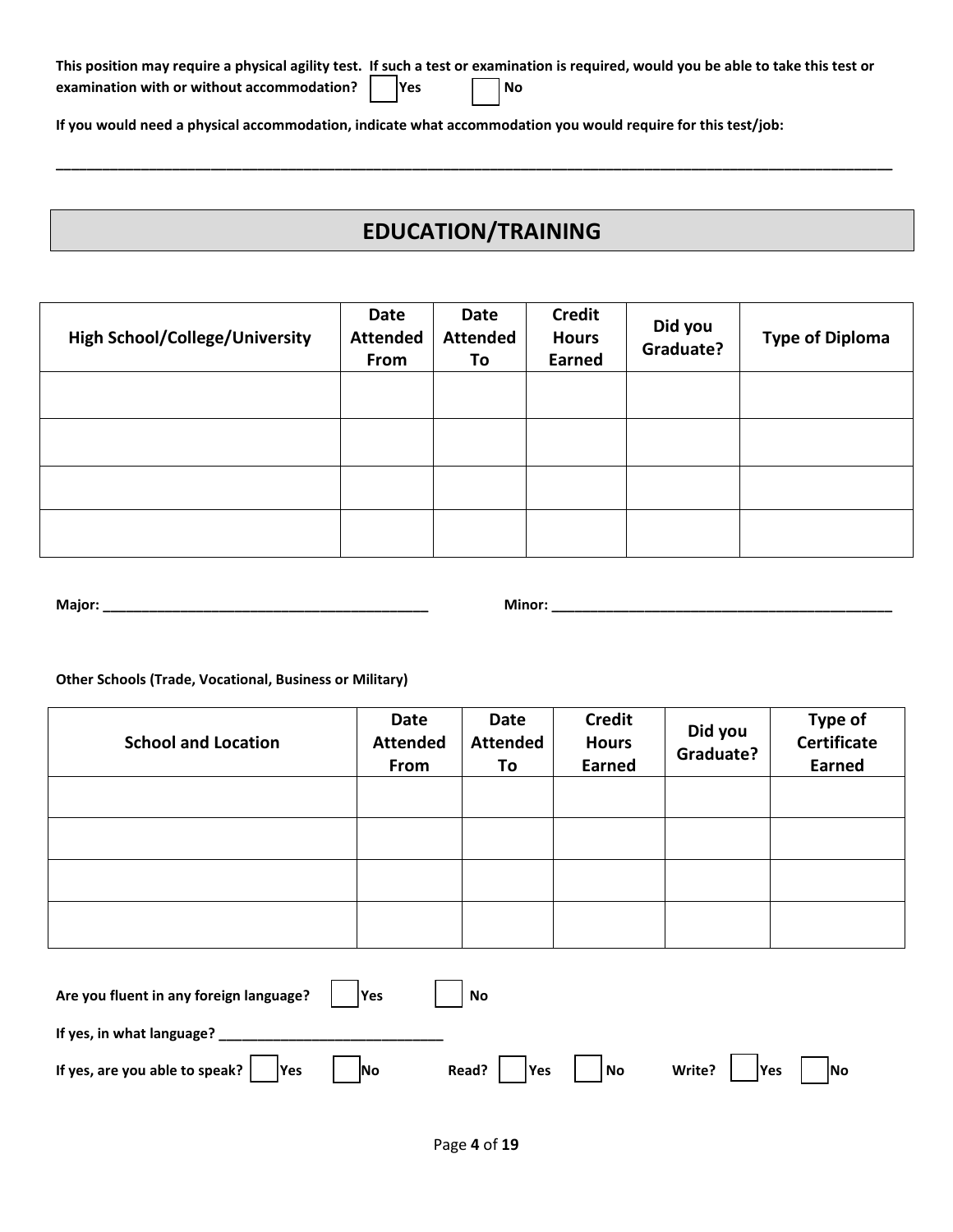**Indicate any special skills, certifications or licenses you possess which you feel may be beneficial in the position for which you are applying:**

| May we contact present or previous employers? | l Yes | <b>No</b> |  |
|-----------------------------------------------|-------|-----------|--|
| If no, please explain:                        |       |           |  |

**List chronologically all employment for the past ten years beginning with present employment, including summer and part-time employment while attending school. All time must be accounted for. Please indicate periods of unemployment.**

**\_\_\_\_\_\_\_\_\_\_\_\_\_\_\_\_\_\_\_\_\_\_\_\_\_\_\_\_\_\_\_\_\_\_\_\_\_\_\_\_\_\_\_\_\_\_\_\_\_\_\_\_\_\_\_\_\_\_\_\_\_\_\_\_\_\_\_\_\_\_\_\_\_\_\_\_\_\_\_\_\_\_\_\_\_\_\_\_\_\_\_\_\_\_\_\_\_\_\_\_\_\_\_\_\_\_\_**

| <b>Current Employer</b>          |                        |                                    |
|----------------------------------|------------------------|------------------------------------|
| <b>Street Address</b>            |                        |                                    |
| City, State, Zip                 |                        |                                    |
| <b>Phone number</b>              |                        |                                    |
| <b>Dates Employed</b>            | <b>Beginning Date:</b> | <b>Ending Date:</b>                |
| <b>Salary (Annual or Hourly)</b> | Annual:                | Hourly:                            |
| <b>Title or Position</b>         |                        | (Check one) Full-Time<br>Part-Time |
| <b>Average Hours Per Week</b>    |                        |                                    |
| <b>Name of Supervisor</b>        |                        |                                    |
| <b>Reason for Leaving</b>        |                        |                                    |
| <b>Description of Duties</b>     |                        |                                    |
|                                  |                        |                                    |
|                                  |                        |                                    |
| <b>Employer</b>                  |                        |                                    |
| <b>Street Address</b>            |                        |                                    |
| City, State, Zip                 |                        |                                    |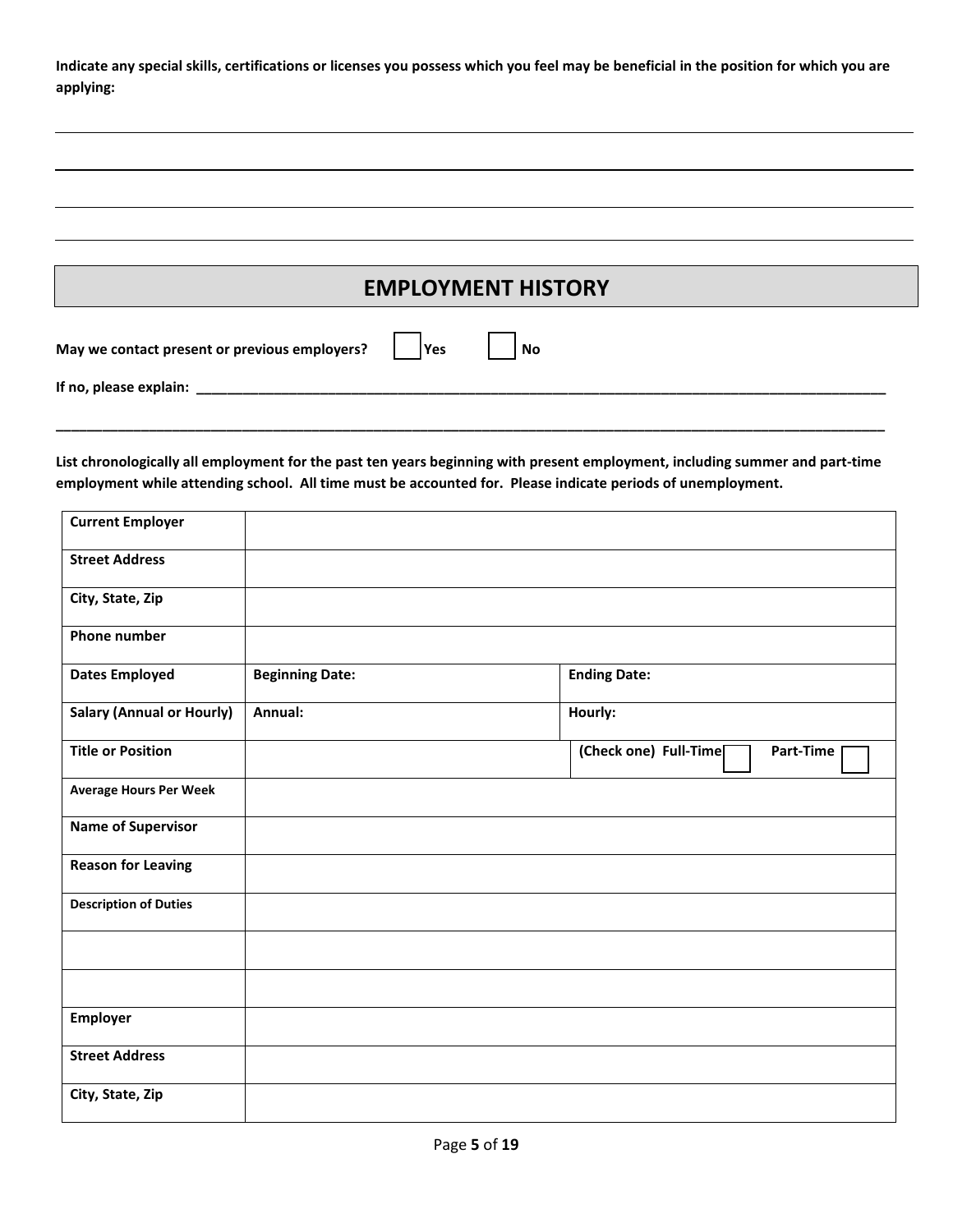| <b>Phone number</b>              |                        |                                    |
|----------------------------------|------------------------|------------------------------------|
| <b>Dates Employed</b>            | <b>Beginning Date:</b> | <b>Ending Date:</b>                |
| <b>Salary (Annual or Hourly)</b> | Annual:                | Hourly:                            |
| <b>Title or Position</b>         |                        | (Check one) Full-Time<br>Part-Time |
| <b>Average Hours Per Week</b>    |                        |                                    |
| <b>Name of Supervisor</b>        |                        |                                    |
| <b>Reason for Leaving</b>        |                        |                                    |
| <b>Description of Duties</b>     |                        |                                    |
|                                  |                        |                                    |
|                                  |                        |                                    |

| Employer                         |                        |                                    |
|----------------------------------|------------------------|------------------------------------|
| <b>Street Address</b>            |                        |                                    |
| City, State, Zip                 |                        |                                    |
| <b>Phone number</b>              |                        |                                    |
| <b>Dates Employed</b>            | <b>Beginning Date:</b> | <b>Ending Date:</b>                |
| <b>Salary (Annual or Hourly)</b> | Annual:                | Hourly:                            |
| <b>Title or Position</b>         |                        | (Check one) Full-Time<br>Part-Time |
| <b>Average Hours Per Week</b>    |                        |                                    |
| <b>Name of Supervisor</b>        |                        |                                    |
| <b>Reason for Leaving</b>        |                        |                                    |
| <b>Description of Duties</b>     |                        |                                    |
|                                  |                        |                                    |
|                                  |                        |                                    |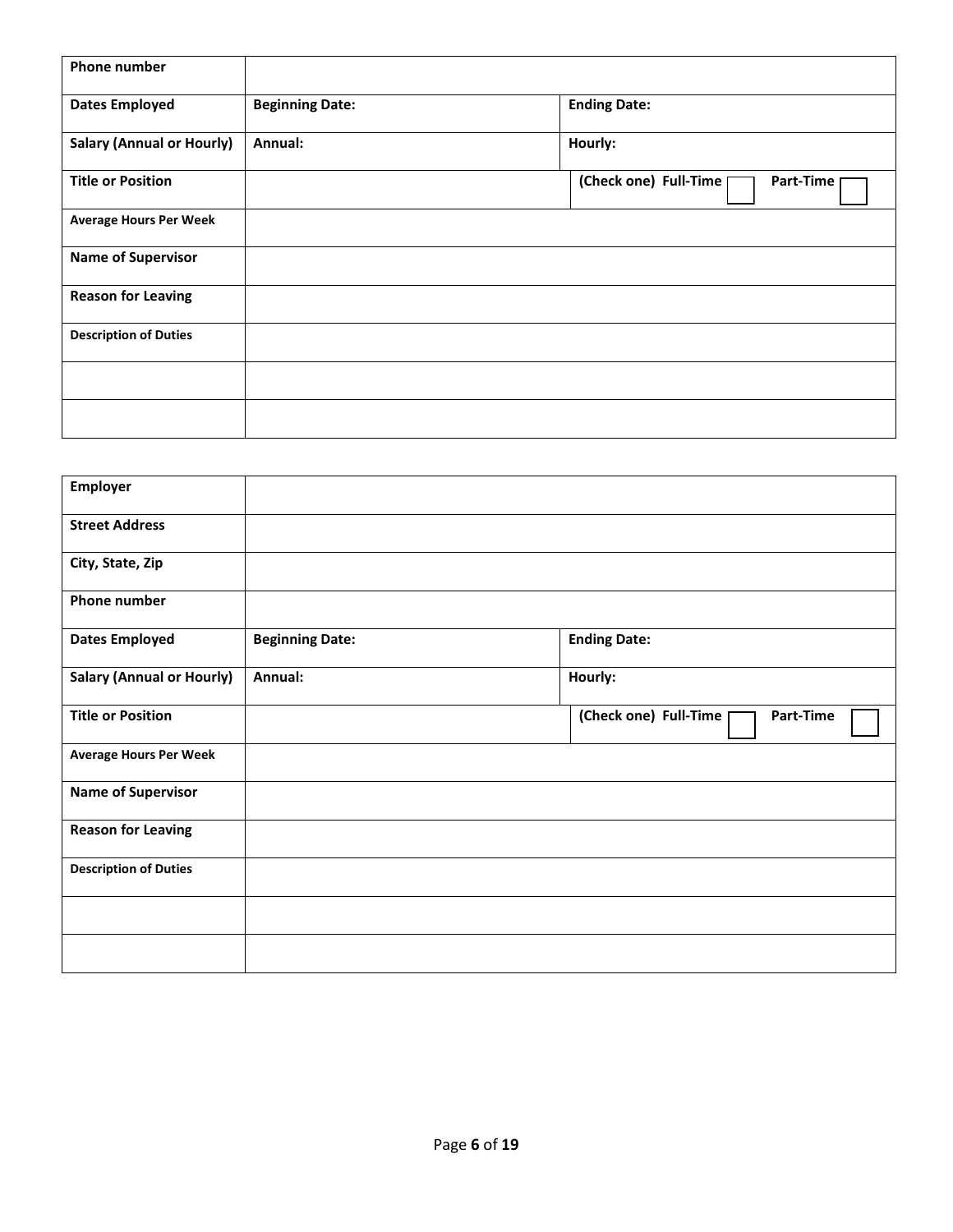| <b>Employer</b>                  |                        |                                      |
|----------------------------------|------------------------|--------------------------------------|
| <b>Street Address</b>            |                        |                                      |
| City, State, Zip                 |                        |                                      |
| Phone number                     |                        |                                      |
| <b>Dates Employed</b>            | <b>Beginning Date:</b> | <b>Ending Date:</b>                  |
| <b>Salary (Annual or Hourly)</b> | Annual:                | Hourly:                              |
| <b>Title or Position</b>         |                        | (Check one) Full-Time  <br>Part-Time |
| <b>Average Hours Per Week</b>    |                        |                                      |
| <b>Name of Supervisor</b>        |                        |                                      |
| <b>Reason for Leaving</b>        |                        |                                      |
| <b>Description of Duties</b>     |                        |                                      |
|                                  |                        |                                      |
|                                  |                        |                                      |

| <b>Employer</b>                  |                        |                                      |
|----------------------------------|------------------------|--------------------------------------|
| <b>Street Address</b>            |                        |                                      |
| City, State, Zip                 |                        |                                      |
| <b>Phone number</b>              |                        |                                      |
| <b>Dates Employed</b>            | <b>Beginning Date:</b> | <b>Ending Date:</b>                  |
| <b>Salary (Annual or Hourly)</b> | Annual:                | Hourly:                              |
| <b>Title or Position</b>         |                        | (Check one) Full-Time  <br>Part-Time |
| <b>Average Hours Per Week</b>    |                        |                                      |
| <b>Name of Supervisor</b>        |                        |                                      |
| <b>Reason for Leaving</b>        |                        |                                      |
| <b>Description of Duties</b>     |                        |                                      |
|                                  |                        |                                      |
|                                  |                        |                                      |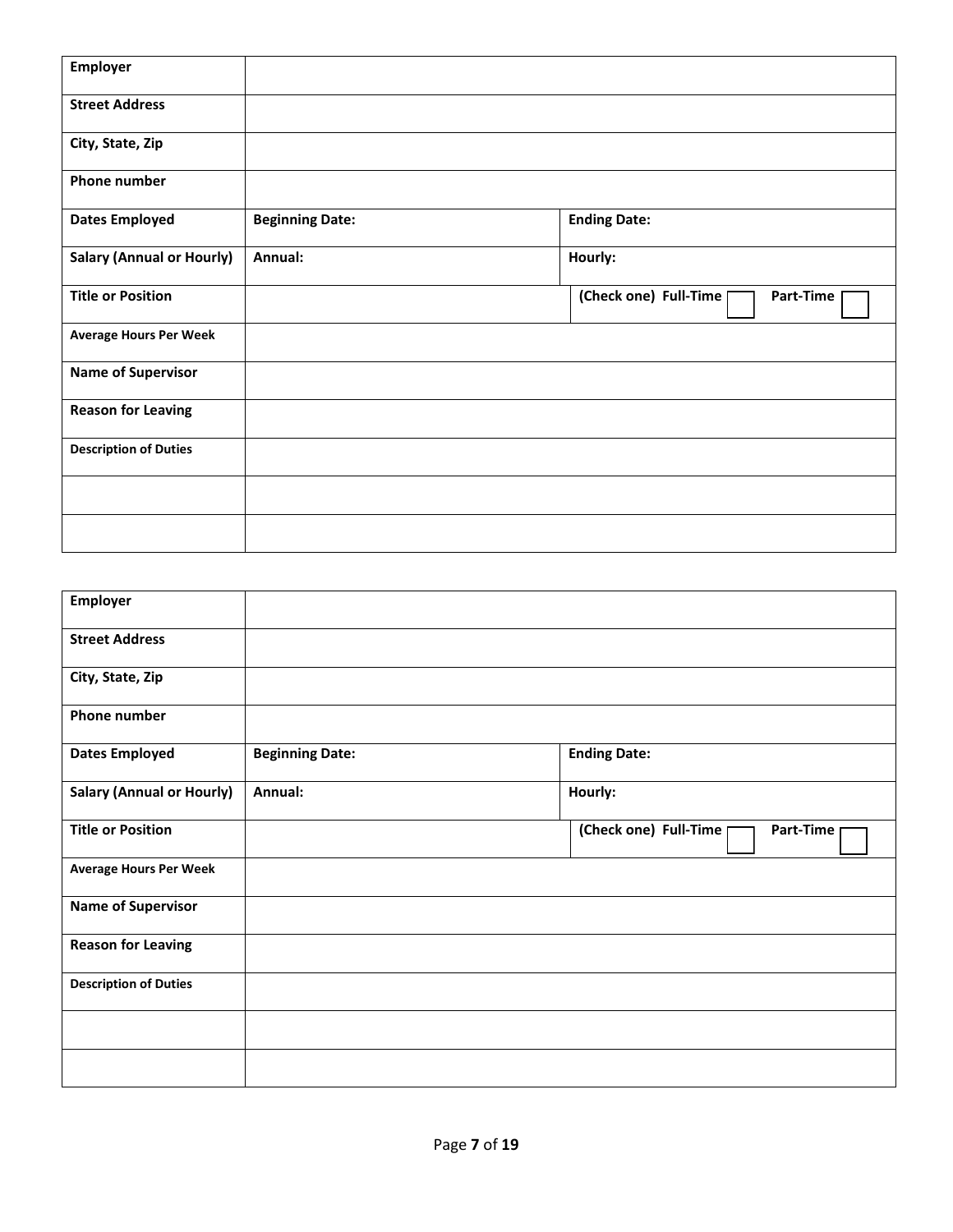| Employer                                       |                        |                                                                                                           |
|------------------------------------------------|------------------------|-----------------------------------------------------------------------------------------------------------|
| <b>Street Address</b>                          |                        |                                                                                                           |
| City, State, Zip                               |                        |                                                                                                           |
| <b>Phone number</b>                            |                        |                                                                                                           |
| <b>Dates Employed</b>                          | <b>Beginning Date:</b> | <b>Ending Date:</b>                                                                                       |
| <b>Salary (Annual or Hourly)</b>               | Annual:                | Hourly:                                                                                                   |
| <b>Title or Position</b>                       |                        | (Check one) Full-Time<br>Part-Time                                                                        |
| <b>Average Hours Per Week</b>                  |                        |                                                                                                           |
| <b>Name of Supervisor</b>                      |                        |                                                                                                           |
| <b>Reason for Leaving</b>                      |                        |                                                                                                           |
| <b>Description of Duties</b>                   |                        |                                                                                                           |
|                                                |                        |                                                                                                           |
|                                                |                        |                                                                                                           |
| employer?<br>Yes<br>If yes, provide details: _ | No                     | Have you ever been dismissed, asked to resign or had any disciplinary action taken against you by any     |
|                                                |                        |                                                                                                           |
| job performance?<br>Yes                        | No                     | Have you resigned or left a job by mutual agreement following allegations of misconduct or unsatisfactory |
|                                                |                        |                                                                                                           |
|                                                |                        |                                                                                                           |

**\_\_\_\_\_\_\_\_\_\_\_\_\_\_\_\_\_\_\_\_\_\_\_\_\_\_\_\_\_\_\_\_\_\_\_\_\_\_\_\_\_\_\_\_\_\_\_\_\_\_\_\_\_\_\_\_\_\_\_\_\_\_\_\_\_\_\_\_\_\_\_\_\_\_\_\_\_\_\_\_\_\_\_\_\_\_\_\_\_\_\_\_\_\_\_\_\_\_\_\_\_\_\_\_\_\_\_\_**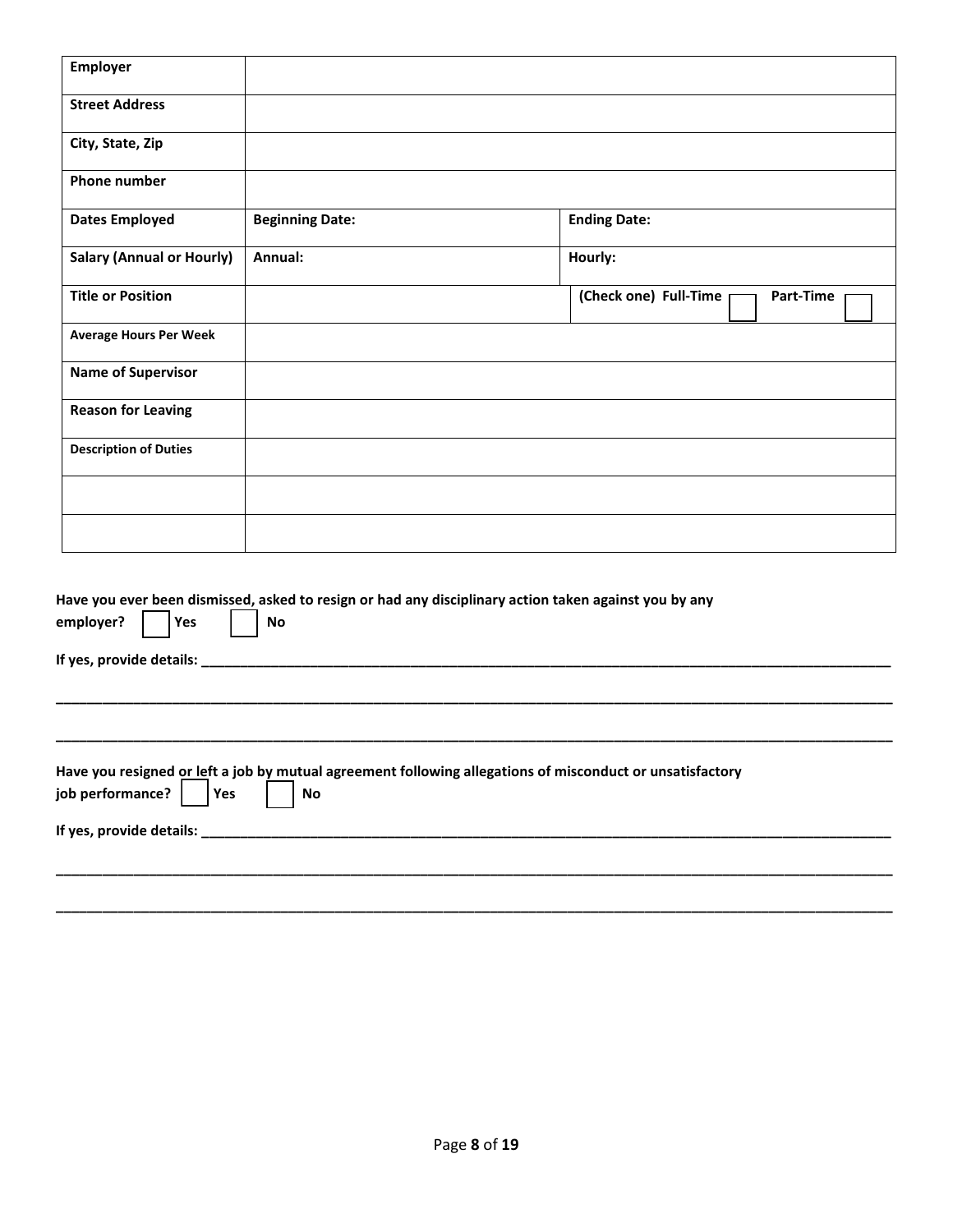#### **RESIDENCES**

**List your actual places of residence for the past ten years chronologically, including residences while at school and/or in the military. For college on-campus residences, indicate dormitory name, city, and state. If residences in the military service cannot be shown as a street address, indicate complete military unit designation and location by city, state and zip.**

|      | Dates (Mo/Yr) | <b>Street Address</b>             |      |              |            |  |
|------|---------------|-----------------------------------|------|--------------|------------|--|
| From | To            | (Include Apt. No or P.O. Box No.) | City | <b>State</b> | <b>ZIP</b> |  |
|      |               |                                   |      |              |            |  |
|      |               |                                   |      |              |            |  |
|      |               |                                   |      |              |            |  |
|      |               |                                   |      |              |            |  |
|      |               |                                   |      |              |            |  |
|      |               |                                   |      |              |            |  |
|      |               |                                   |      |              |            |  |

#### **MILITARY HISTORY**

| Have you ever served Active Duty in the Armed Forces of the United States?       |            | Yes | l No                                        |  |
|----------------------------------------------------------------------------------|------------|-----|---------------------------------------------|--|
|                                                                                  |            |     |                                             |  |
| Duty Dates: From ________________   To: ________________   From: _______________ |            |     | $\begin{tabular}{c} \bf{To:} \end{tabular}$ |  |
|                                                                                  |            |     |                                             |  |
| Was any type of disciplinary action taken against you in the service?            | <b>Yes</b> | lNo |                                             |  |
| If yes, please provide the following information:                                |            |     |                                             |  |
| Date: __________________                                                         |            |     |                                             |  |
|                                                                                  |            |     |                                             |  |
|                                                                                  |            |     |                                             |  |
| Have you ever served in the armed forces of a foreign country?<br>Yes<br>l No    |            |     |                                             |  |
|                                                                                  |            |     |                                             |  |
|                                                                                  |            |     |                                             |  |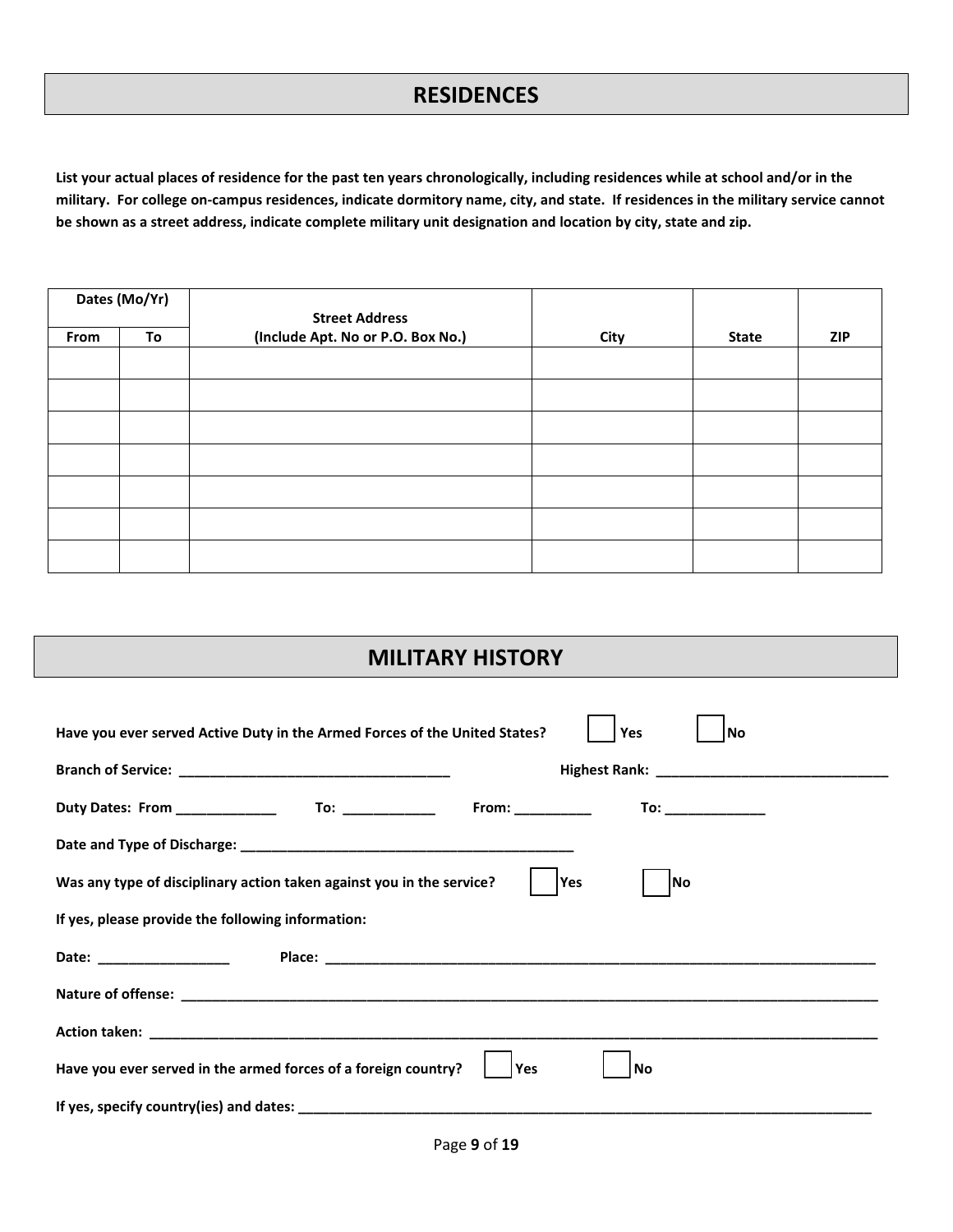| Are you currently an Active or Inactive Reservist?     Yes |  | $\vert$ $\vert$ No |                    |
|------------------------------------------------------------|--|--------------------|--------------------|
| Are you currently a member of the National Guard?   Yes    |  |                    | $\vert$ $\vert$ No |

| <b>CREDIT DATA</b>                                                                                                           |  |  |  |
|------------------------------------------------------------------------------------------------------------------------------|--|--|--|
| Are you indebted to anyone?<br>Yes<br>No                                                                                     |  |  |  |
|                                                                                                                              |  |  |  |
|                                                                                                                              |  |  |  |
| Have you, your spouse, or a company controlled by you filed for bankruptcy?<br>Yes<br>No                                     |  |  |  |
| Have you, your spouse, or a company controlled by you declared bankruptcy?<br>Yes<br>No                                      |  |  |  |
| Have you, your spouse, or a company controlled by you had a legal judgment rendered against you<br>for a debt?<br>No<br>lYes |  |  |  |
|                                                                                                                              |  |  |  |
|                                                                                                                              |  |  |  |
|                                                                                                                              |  |  |  |
|                                                                                                                              |  |  |  |

## **PERSONAL REFERENCES**

**Provide three (3) personal references (not relatives, former or present employers, current employees, or school personal references) who are responsible adults of reputable standing in their communities, such as property owners or business professionals, who have known you well for the past five (5) years. If the individual is retired, please note former occupation.** 

| <b>Full Name:</b>       | <b>Years Acquainted:</b> | Occupation: |
|-------------------------|--------------------------|-------------|
| <b>Home Address</b>     |                          |             |
| City, State, Zip        |                          |             |
| <b>Home Telephone</b>   |                          |             |
| <b>Business Address</b> |                          |             |
| City, State, Zip        |                          |             |
| <b>Business Phone</b>   |                          |             |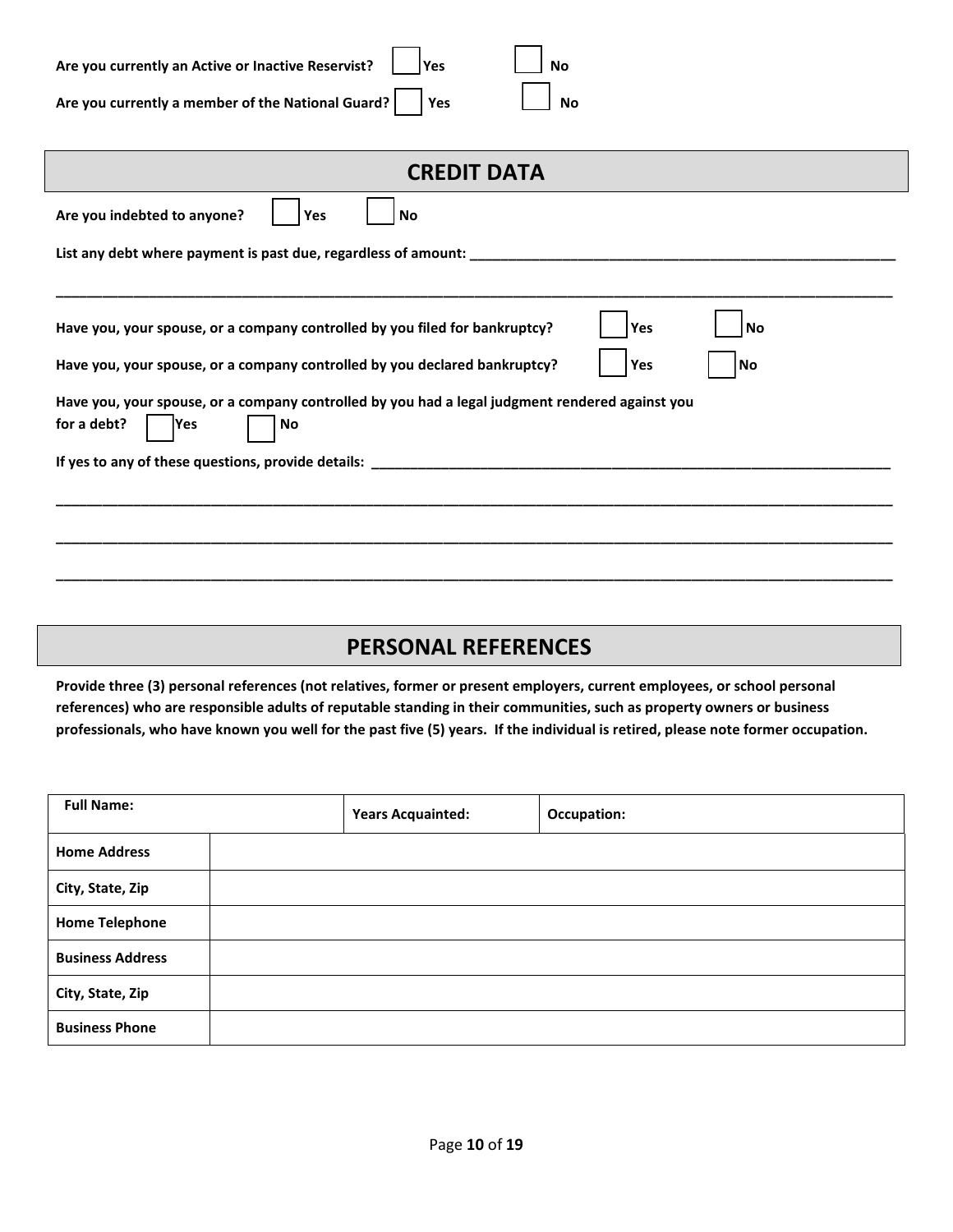| <b>Full Name:</b>       | <b>Years Acquainted:</b> | Occupation: |
|-------------------------|--------------------------|-------------|
| <b>Home Address</b>     |                          |             |
| City, State, Zip        |                          |             |
| <b>Home Telephone</b>   |                          |             |
| <b>Business Address</b> |                          |             |
| City, State, Zip        |                          |             |
| <b>Business Phone</b>   |                          |             |

| <b>Full Name:</b>       | <b>Years Acquainted:</b> | <b>Occupation:</b> |
|-------------------------|--------------------------|--------------------|
| <b>Home Address</b>     |                          |                    |
| City, State, Zip        |                          |                    |
| <b>Home Telephone</b>   |                          |                    |
| <b>Business Address</b> |                          |                    |
| City, State, Zip        |                          |                    |
| <b>Business Phone</b>   |                          |                    |

# **SCHOOL AQUAINTENCES**

**Provide three (3) social acquaintances in your own age group (including both sexes) who have known you well the past five (5) years.**

| <b>Full Name:</b>       |  | <b>Years Acquainted:</b> | <b>Occupation:</b> |
|-------------------------|--|--------------------------|--------------------|
| <b>Home Address</b>     |  |                          |                    |
| City, State, Zip        |  |                          |                    |
| <b>Home Telephone</b>   |  |                          |                    |
| <b>Business Address</b> |  |                          |                    |
| City, State, Zip        |  |                          |                    |
| <b>Business Phone</b>   |  |                          |                    |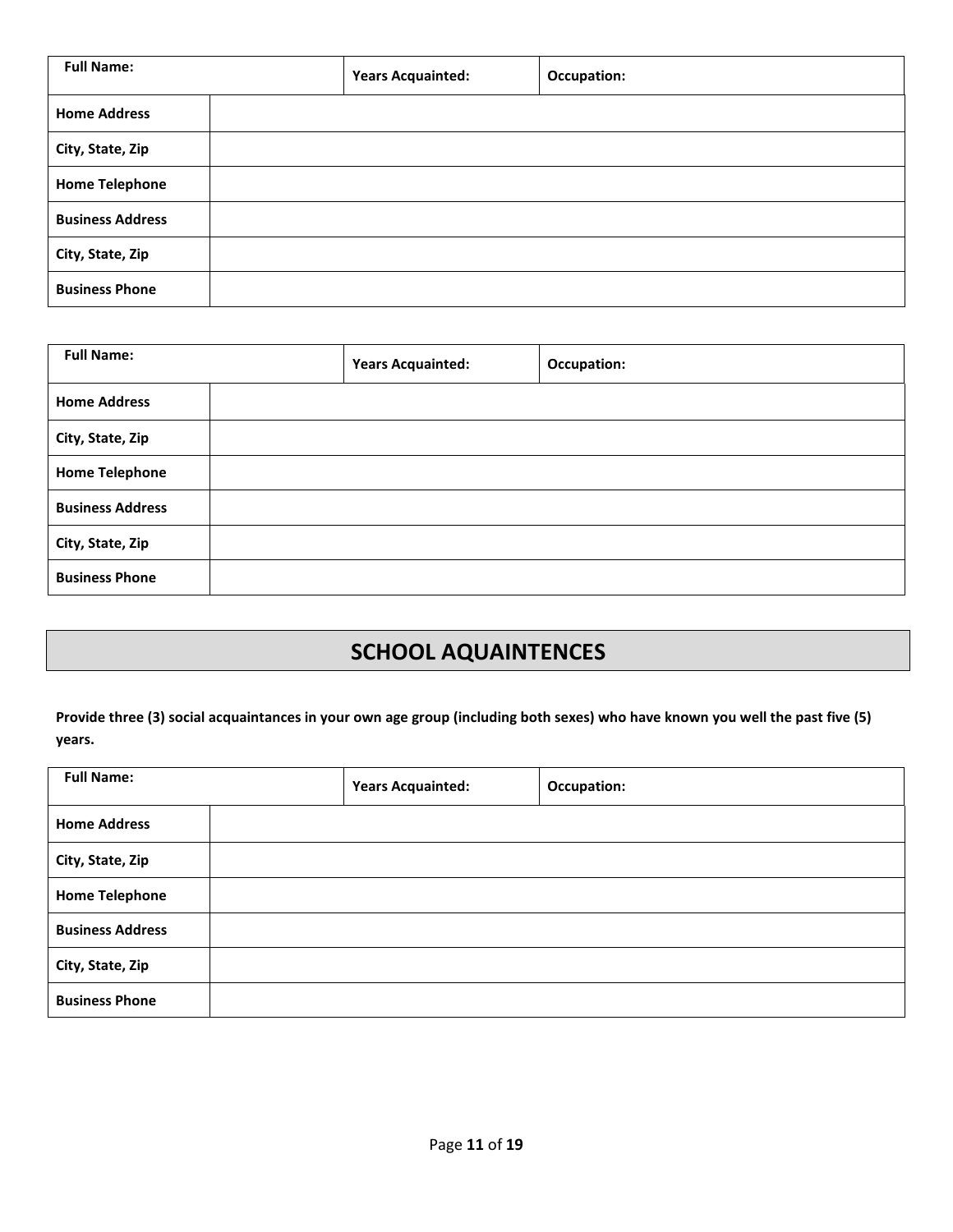| <b>Full Name:</b>       |  | <b>Years Acquainted:</b> | <b>Occupation:</b> |
|-------------------------|--|--------------------------|--------------------|
| <b>Home Address</b>     |  |                          |                    |
| City, State, Zip        |  |                          |                    |
| <b>Home Telephone</b>   |  |                          |                    |
| <b>Business Address</b> |  |                          |                    |
| City, State, Zip        |  |                          |                    |
| <b>Business Phone</b>   |  |                          |                    |

| <b>Full Name:</b>       |  | <b>Years Acquainted:</b> | Occupation: |
|-------------------------|--|--------------------------|-------------|
| <b>Home Address</b>     |  |                          |             |
| City, State, Zip        |  |                          |             |
| <b>Home Telephone</b>   |  |                          |             |
| <b>Business Address</b> |  |                          |             |
| City, State, Zip        |  |                          |             |
| <b>Business Phone</b>   |  |                          |             |

# **ARREST HISTORY/COURT DATA**

*False statements or incomplete information may result in your application not receiving further consideration. All information provided will be verified by this agency.*

**Have you ever received a ticket or been charged with a motor vehicle/traffic violation** 

| (excluding parking tickets)? |  | l Yes |  | l No |
|------------------------------|--|-------|--|------|
|------------------------------|--|-------|--|------|

**If yes, provide details below:**

| Date | City, State, Zip | Charge | <b>Disposition</b> |
|------|------------------|--------|--------------------|
|      |                  |        |                    |
|      |                  |        |                    |
|      |                  |        |                    |
|      |                  |        |                    |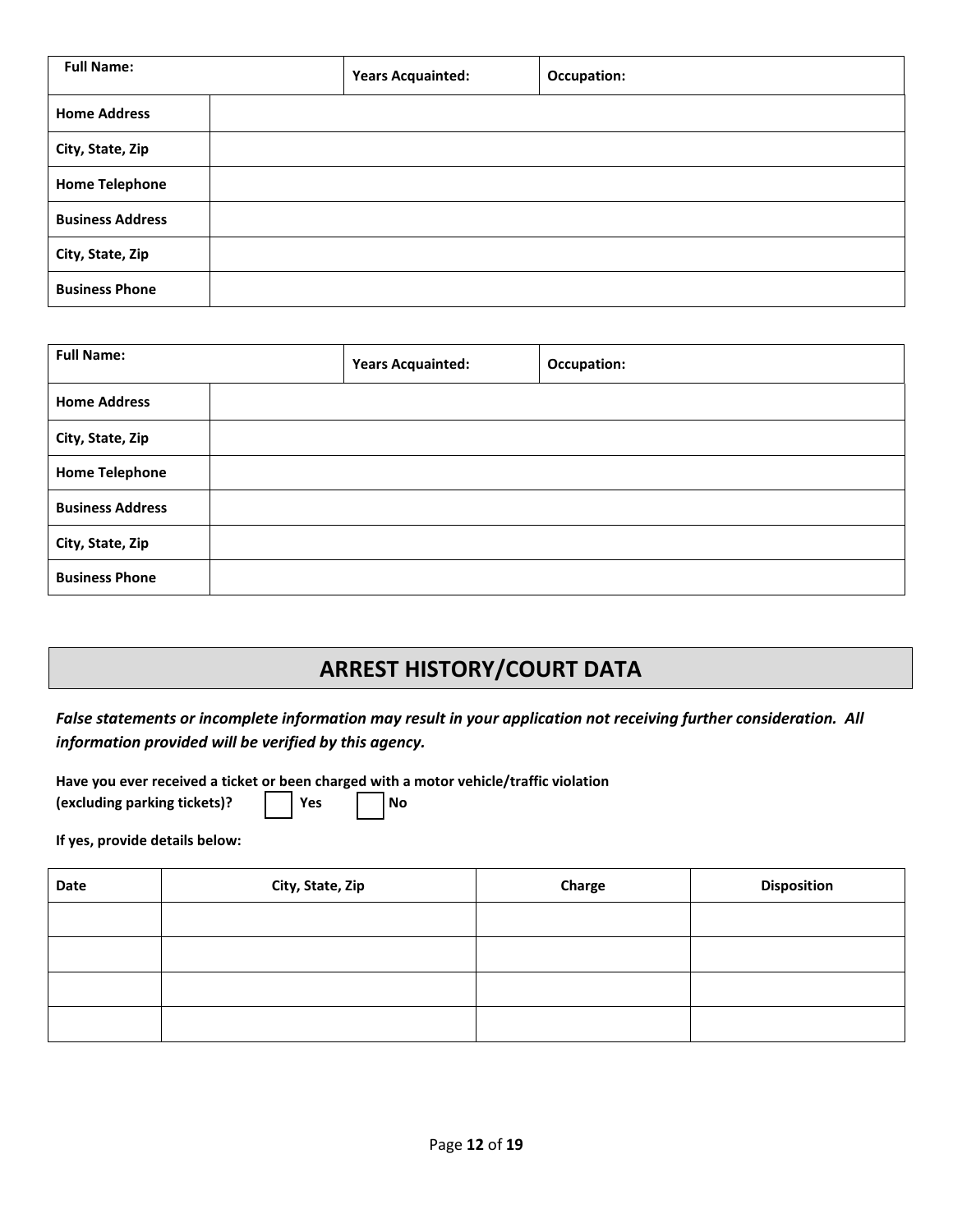Have you ever been charged, arrested, or received a notice to appear for any criminal violation?

| Yes | <b>No</b>  |
|-----|------------|
| Yes | $\epsilon$ |

 $\blacksquare$ 

**Have you ever been charged, arrested, or convicted of any Domestic Violence related offense? Yes No**

**If you answered yes to either of the above questions, please provide details below. List all matters, even if you were not formally charged, had a court appearance, or were found not guilty to any charge which is pending, disposed of or adjudicated. Include all juvenile records or any other previously sealed or expunged records.**

| Date | City, State, Zip | Charge | <b>Disposition</b> |
|------|------------------|--------|--------------------|
|      |                  |        |                    |
|      |                  |        |                    |
|      |                  |        |                    |
|      |                  |        |                    |

#### **Do you now or have you ever had a Temporary or Final Restraining Order filed against you? Yes No**

**If you answered yes, please provide details below.** 

| Date of<br><b>Restraining</b><br>Order | <b>Court Issuing the Order</b> | <b>Type</b><br>(Temporary<br>or Final) | <b>Date Vacated</b> | <b>Plaintiff</b> |
|----------------------------------------|--------------------------------|----------------------------------------|---------------------|------------------|
|                                        |                                |                                        |                     |                  |
|                                        |                                |                                        |                     |                  |
|                                        |                                |                                        |                     |                  |
|                                        |                                |                                        |                     |                  |

| Have you or your spouse ever been a plaintiff or defendant in any court action?<br>Yes<br>No                                                                                                           |
|--------------------------------------------------------------------------------------------------------------------------------------------------------------------------------------------------------|
|                                                                                                                                                                                                        |
|                                                                                                                                                                                                        |
|                                                                                                                                                                                                        |
| Have you ever been detained by law enforcement for investigative purposes or to your knowledge, have you ever been the<br>subject of or a suspect in any criminal investigation?<br><b>Yes</b><br>l No |
|                                                                                                                                                                                                        |
|                                                                                                                                                                                                        |
|                                                                                                                                                                                                        |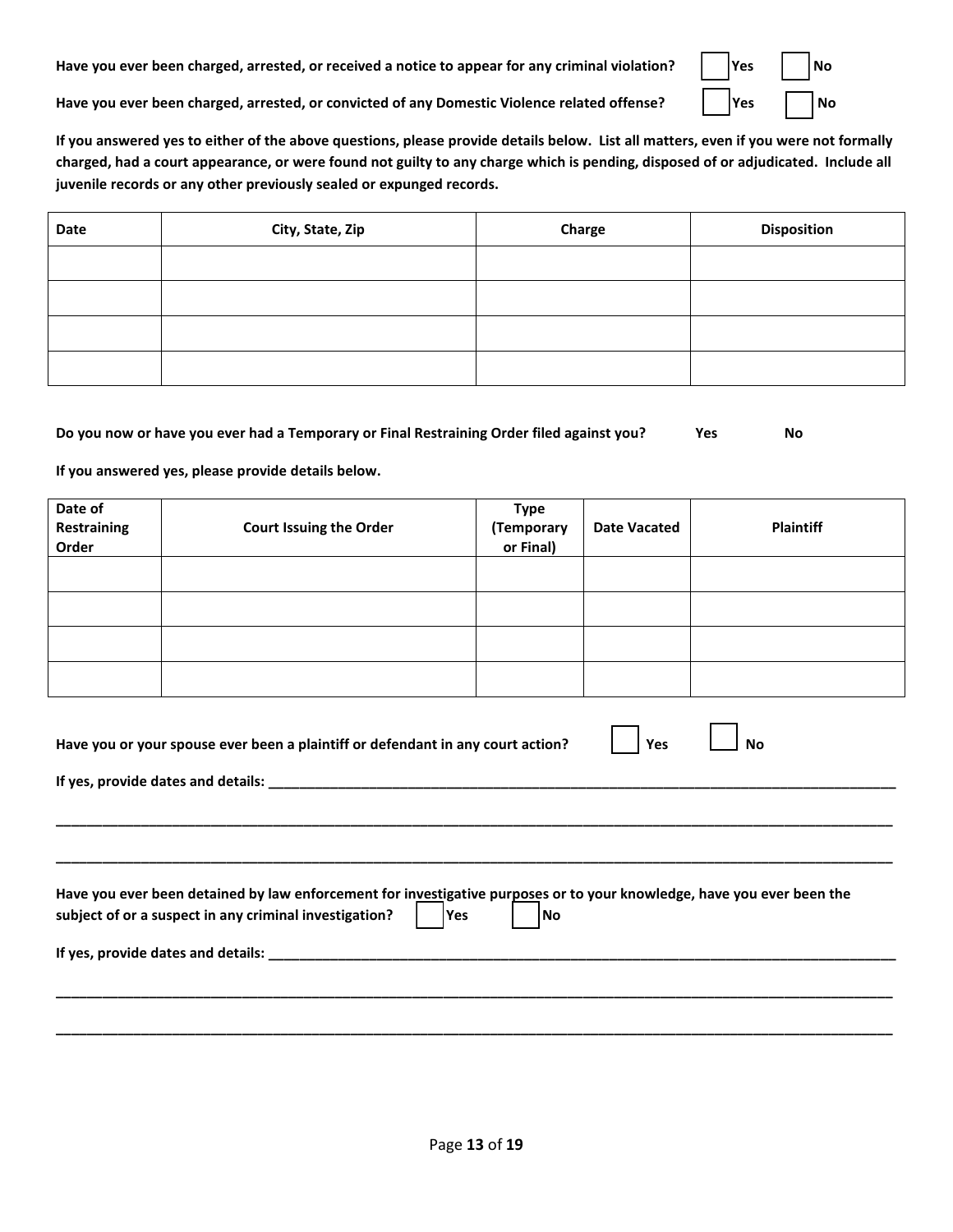| Have you ever been fingerprinted for any reason (arrest, employment, military, etc.)? |  | Yes |  | l No |
|---------------------------------------------------------------------------------------|--|-----|--|------|
|---------------------------------------------------------------------------------------|--|-----|--|------|

**If yes, provide dates and details: \_\_\_\_\_\_\_\_\_\_\_\_\_\_\_\_\_\_\_\_\_\_\_\_\_\_\_\_\_\_\_\_\_\_\_\_\_\_\_\_\_\_\_\_\_\_\_\_\_\_\_\_\_\_\_\_\_\_\_\_\_\_\_\_\_\_\_\_\_\_\_\_\_\_\_\_\_\_\_\_\_**

#### **CONTROLLED SUBSTANCE USE HISTORY**

**\_\_\_\_\_\_\_\_\_\_\_\_\_\_\_\_\_\_\_\_\_\_\_\_\_\_\_\_\_\_\_\_\_\_\_\_\_\_\_\_\_\_\_\_\_\_\_\_\_\_\_\_\_\_\_\_\_\_\_\_\_\_\_\_\_\_\_\_\_\_\_\_\_\_\_\_\_\_\_\_\_\_\_\_\_\_\_\_\_\_\_\_\_\_\_\_\_\_\_\_\_\_\_\_\_\_\_\_**

**\_\_\_\_\_\_\_\_\_\_\_\_\_\_\_\_\_\_\_\_\_\_\_\_\_\_\_\_\_\_\_\_\_\_\_\_\_\_\_\_\_\_\_\_\_\_\_\_\_\_\_\_\_\_\_\_\_\_\_\_\_\_\_\_\_\_\_\_\_\_\_\_\_\_\_\_\_\_\_\_\_\_\_\_\_\_\_\_\_\_\_\_\_\_\_\_\_\_\_\_\_\_\_\_\_\_\_\_**

*False statements or incomplete information may result in your application not receiving further consideration. All information provided will be verified by this agency.*

**Do you now, or have you ever used, possessed, supplied, or sold any narcotics, controlled substances, and/or illegal drugs such as, but not limited to marijuana, hashish, cocaine, LSD, amphetamines, heroin, steroids, or any drug of a similar**  nature? | | Yes | | No

**Have you ever used prescription drugs which you did not have a legal prescription for, or sold or distributed prescription**  drugs? | | Yes | | No

**If yes to either, please complete the following:**

| <b>Drug</b>                | Date (Mo/Yr)<br><b>First Time</b> | Date (Mo/Yr)<br><b>Last Time</b> | Num. of Times<br><b>Used</b> | Num. of Times<br>Possessed | <b>Num. Times</b><br><b>Supplied</b> | Num. Times<br>Sold |
|----------------------------|-----------------------------------|----------------------------------|------------------------------|----------------------------|--------------------------------------|--------------------|
| Marijuana                  |                                   |                                  |                              |                            |                                      |                    |
| Hashish                    |                                   |                                  |                              |                            |                                      |                    |
| Cocaine                    |                                   |                                  |                              |                            |                                      |                    |
| <b>LSD</b>                 |                                   |                                  |                              |                            |                                      |                    |
| <b>Ecstasy</b>             |                                   |                                  |                              |                            |                                      |                    |
| <b>Amphetamines</b>        |                                   |                                  |                              |                            |                                      |                    |
| <b>Steroids</b>            |                                   |                                  |                              |                            |                                      |                    |
| Heroin                     |                                   |                                  |                              |                            |                                      |                    |
| <b>Synthetic Marijuana</b> |                                   |                                  |                              |                            |                                      |                    |
| <b>Prescription Drugs</b>  |                                   |                                  |                              |                            |                                      |                    |
| Other                      |                                   |                                  |                              |                            |                                      |                    |
|                            |                                   |                                  |                              |                            |                                      |                    |

| Have you used any tobacco products within the last six (6) months? | l Yes | $\blacksquare$ No |  |
|--------------------------------------------------------------------|-------|-------------------|--|
|                                                                    |       |                   |  |

**If yes, provide dates and details: \_\_\_\_\_\_\_\_\_\_\_\_\_\_\_\_\_\_\_\_\_\_\_\_\_\_\_\_\_\_\_\_\_\_\_\_\_\_\_\_\_\_\_\_\_\_\_\_\_\_\_\_\_\_\_\_\_\_\_\_\_\_\_\_\_\_\_\_\_\_\_\_\_\_\_\_\_\_\_\_\_**

**\_\_\_\_\_\_\_\_\_\_\_\_\_\_\_\_\_\_\_\_\_\_\_\_\_\_\_\_\_\_\_\_\_\_\_\_\_\_\_\_\_\_\_\_\_\_\_\_\_\_\_\_\_\_\_\_\_\_\_\_\_\_\_\_\_\_\_\_\_\_\_\_\_\_\_\_\_\_\_\_\_\_\_\_\_\_\_\_\_\_\_\_\_\_\_\_\_\_\_\_\_\_\_\_\_\_\_\_**

**\_\_\_\_\_\_\_\_\_\_\_\_\_\_\_\_\_\_\_\_\_\_\_\_\_\_\_\_\_\_\_\_\_\_\_\_\_\_\_\_\_\_\_\_\_\_\_\_\_\_\_\_\_\_\_\_\_\_\_\_\_\_\_\_\_\_\_\_\_\_\_\_\_\_\_\_\_\_\_\_\_\_\_\_\_\_\_\_\_\_\_\_\_\_\_\_\_\_\_\_\_\_\_\_\_\_\_\_**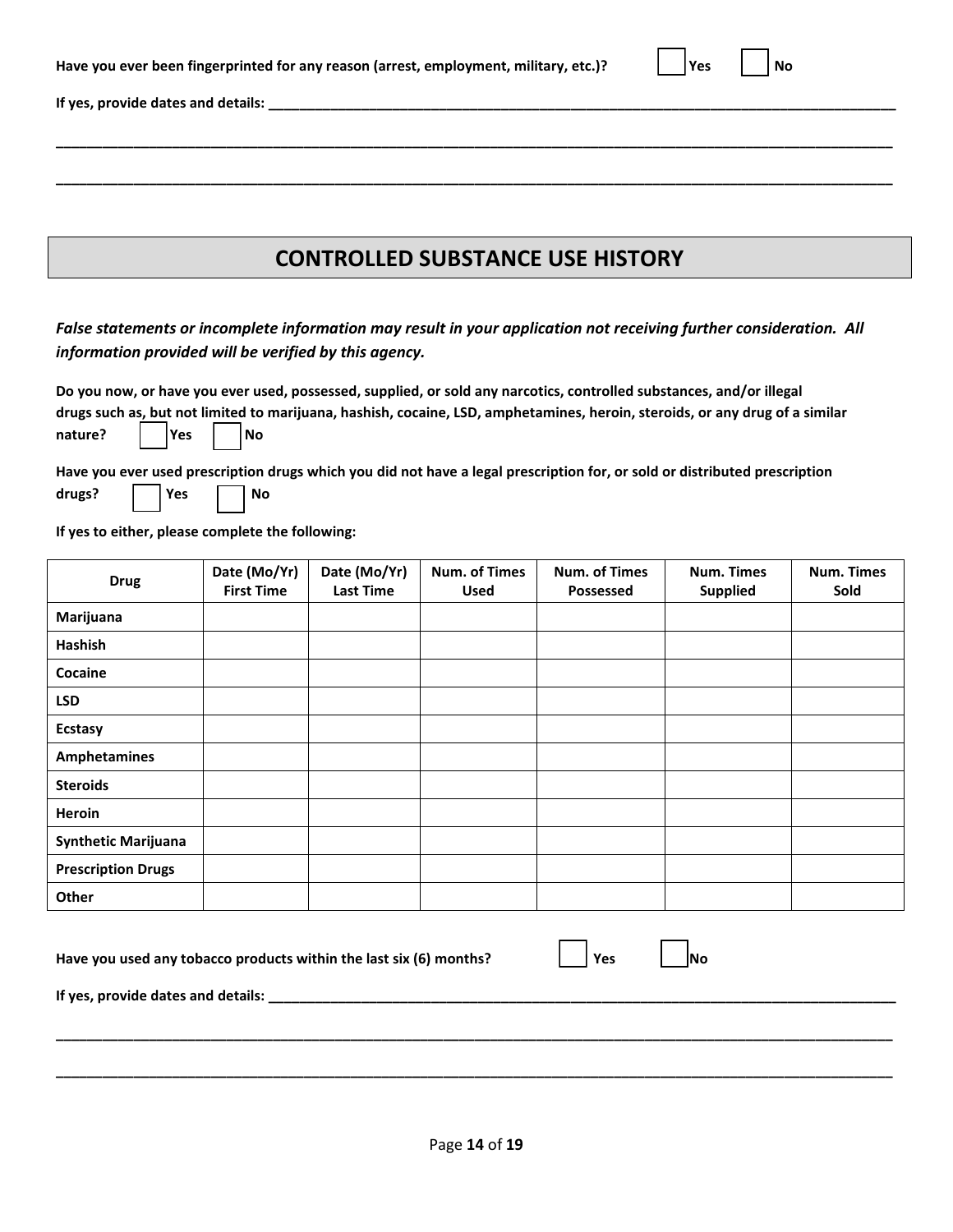| <b>DRIVING HISTORY</b>                                                                                                                                                                                                                                                                                                  |  |  |
|-------------------------------------------------------------------------------------------------------------------------------------------------------------------------------------------------------------------------------------------------------------------------------------------------------------------------|--|--|
| Do you currently possess a valid NJ Driver's License?<br>Yes<br>No                                                                                                                                                                                                                                                      |  |  |
| Expiration Date: ___________________                                                                                                                                                                                                                                                                                    |  |  |
| If no, from which state was your Driver's License issued? ______________________<br><b>Expiration Date:</b> The state of the state of the state of the state of the state of the state of the state of the state of the state of the state of the state of the state of the state of the state of the state of the stat |  |  |
| Has your driver's license ever been or is it currently suspended in NJ or any other state?<br>Yes<br>lNo                                                                                                                                                                                                                |  |  |
|                                                                                                                                                                                                                                                                                                                         |  |  |
|                                                                                                                                                                                                                                                                                                                         |  |  |
|                                                                                                                                                                                                                                                                                                                         |  |  |

#### **ORGANIZATION MEMBERSHIP**

**\_\_\_\_\_\_\_\_\_\_\_\_\_\_\_\_\_\_\_\_\_\_\_\_\_\_\_\_\_\_\_\_\_\_\_\_\_\_\_\_\_\_\_\_\_\_\_\_\_\_\_\_\_\_\_\_\_\_\_\_\_\_\_\_\_\_\_\_\_\_\_\_\_\_\_\_\_\_\_\_\_\_\_\_\_\_\_\_\_\_\_\_\_\_\_\_\_\_\_\_\_\_\_\_\_\_\_\_**

| Are you now, or have you ever been, a member of any foreign or domestic organization, association, or movement group<br>which adopts or maintains a policy of advocating acts of force or violence to deny other persons their rights under the<br>Constitution of the United States, or which seeks to alter the form of government of the United States by unconstitutional<br>means?<br>No<br>Yes |
|------------------------------------------------------------------------------------------------------------------------------------------------------------------------------------------------------------------------------------------------------------------------------------------------------------------------------------------------------------------------------------------------------|
|                                                                                                                                                                                                                                                                                                                                                                                                      |
| Have you ever made a financial or other material contribution to any organization of the type described in the question<br>above?<br>Yes<br><b>No</b>                                                                                                                                                                                                                                                |
| If you answered yes to either of the previous two questions, please complete the remainder of this section.<br>At the time of your membership, participation, or contribution, did you know of any unlawful aims of the<br>organization?<br>Yes<br><b>No</b>                                                                                                                                         |
| Did you intend to promote any unlawful aims of the organization?<br><b>Yes</b><br><b>No</b>                                                                                                                                                                                                                                                                                                          |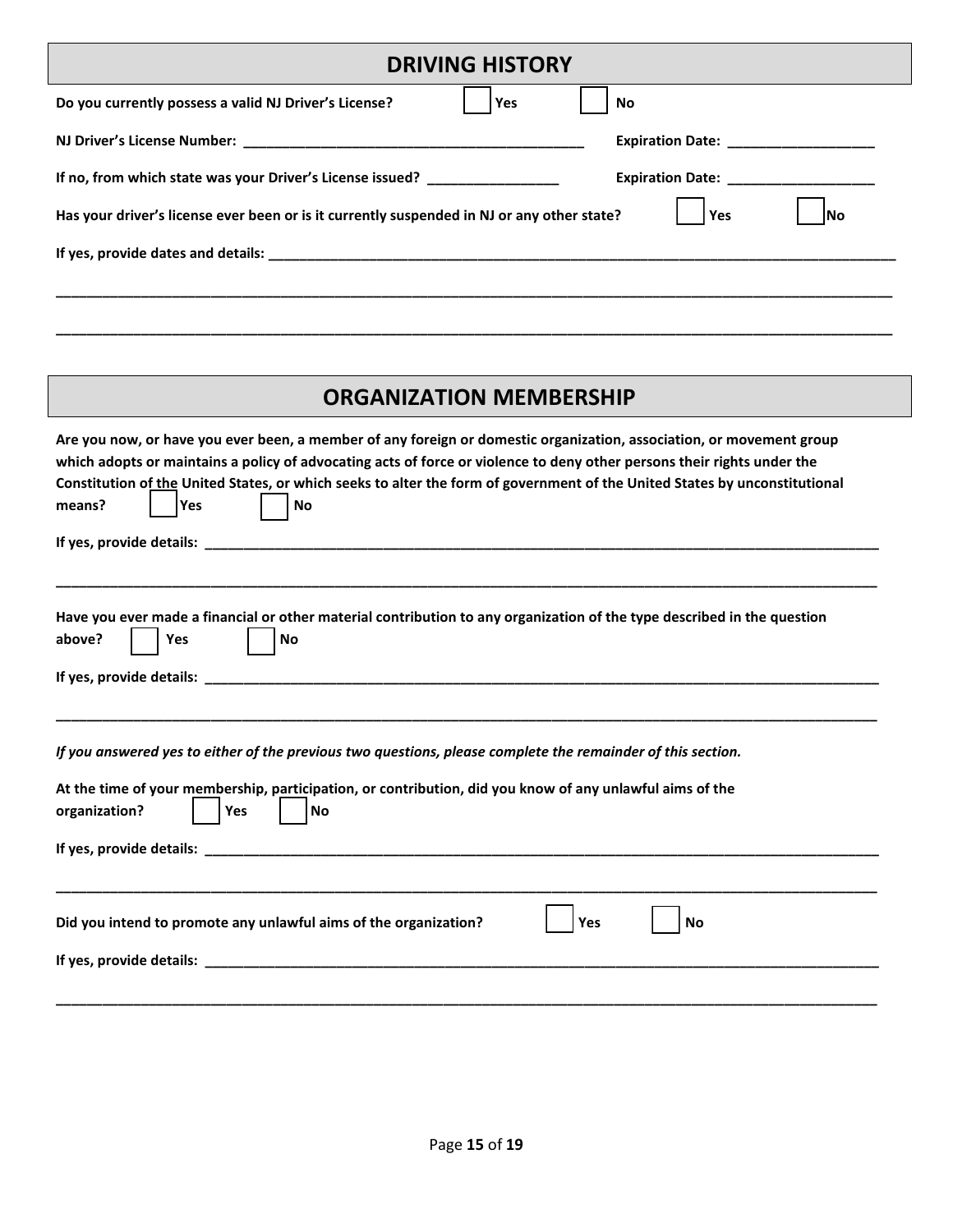## **APPLICANT'S CERTIFICATION**

**I certify that the answers given herein are true and complete to the best of my knowledge. I further understand that knowingly providing any false information within this application is a violation of NJSA 2C:21-4.** 

**I authorize the investigation of all statements contained in this application for employment as may be necessary in arriving at an employment decision.**

**In the event of employment, I understand that any false or misleading information provided in this application or interview(s) may result in subsequent discharge. I further understand that if selected for employment I am required to abide by all rules and regulations of the Mountain Lakes Police Department.**

**Signature of Applicant Date**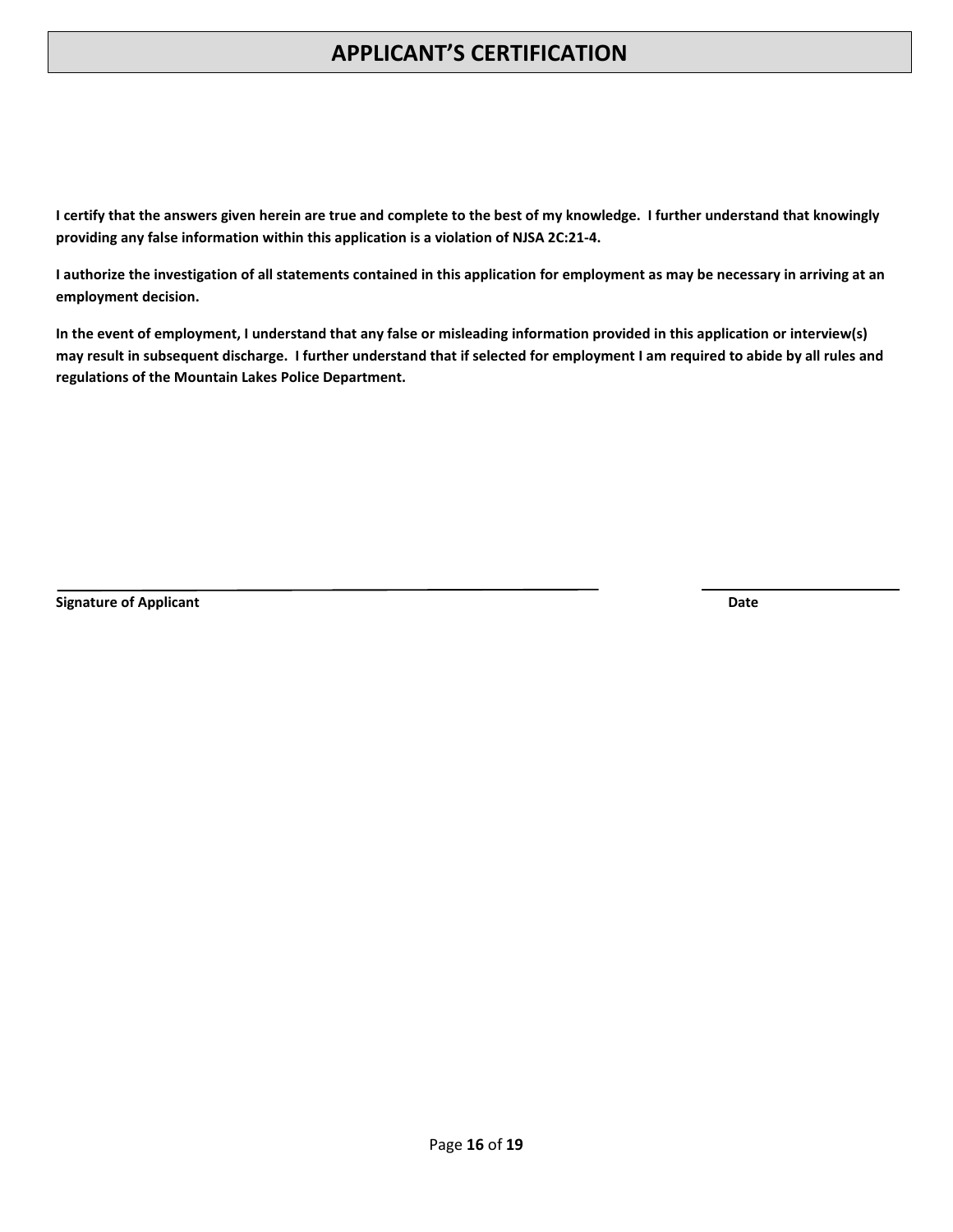

# **Mountain Lakes Police Department**

#### **400 Boulevard**

#### **Mountain Lakes, NJ 07046**

**Phone: 973-334-1413**

**Fax: 973-334-4123**

# **Information Release Authorization**

**I have made application for employment with the Mountain Lakes Police Department and I respectfully request that the department be furnished with a copy of my record with former employers, schools or any city, county, state, or federal agency, department or bureau, medical/psychological records or financial records including credit reports. I agree to hold any source of information blameless for any error in reporting this information. I release all persons from any and all liability of damages for providing the information requests.**

**Print Name: \_\_\_\_\_\_\_\_\_\_\_\_\_\_\_\_\_\_\_\_\_\_\_\_\_\_\_\_\_\_\_\_\_\_\_\_\_\_\_\_\_\_**

**Date of Birth: \_\_\_\_\_\_\_\_\_\_\_\_\_\_\_\_\_\_\_\_\_\_\_\_\_\_\_\_\_\_ Social Security Number: \_\_\_\_\_\_\_\_\_\_\_\_\_\_\_\_\_\_\_\_**

**Signature Date**

**Witness Date**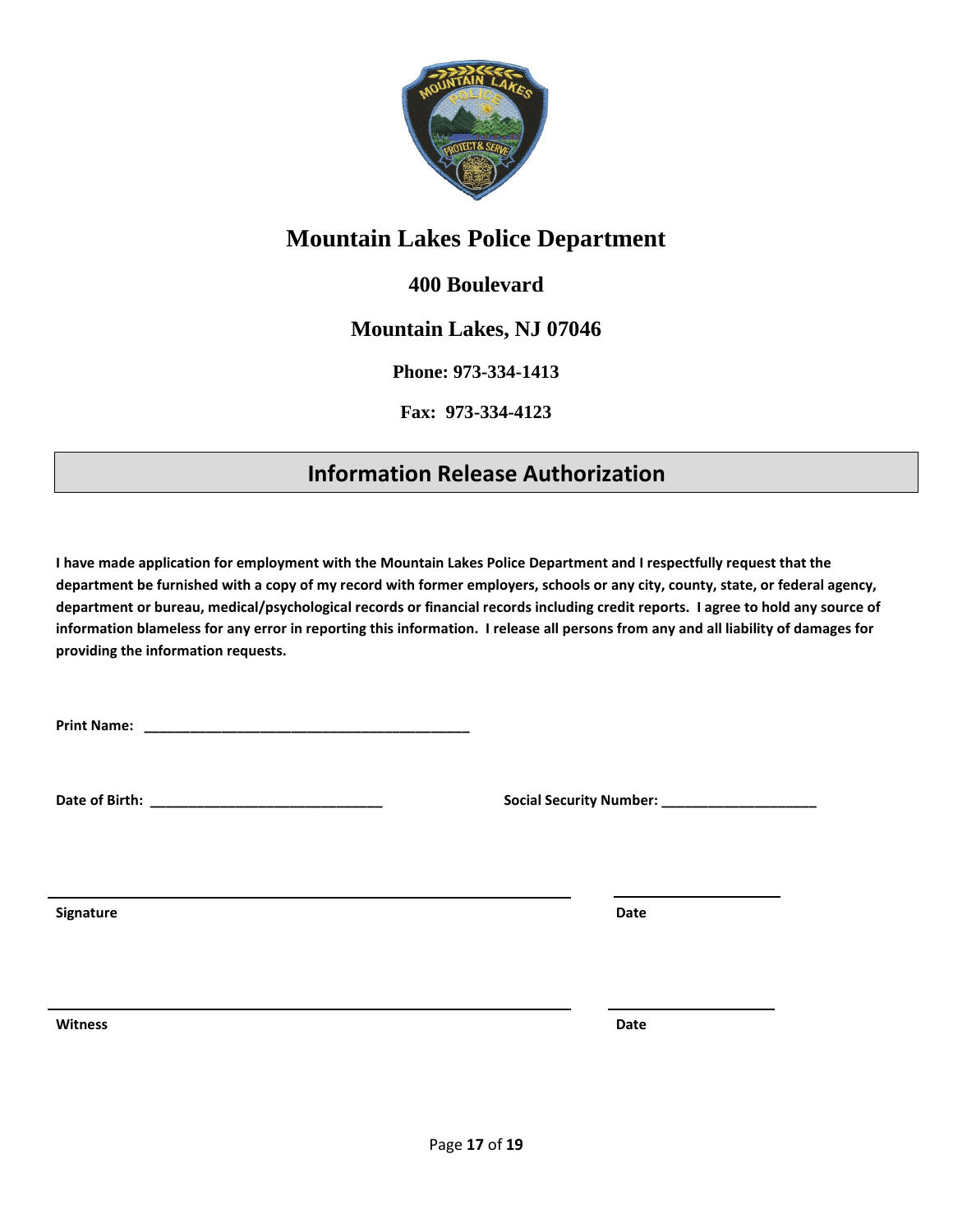# **Physical Fitness Test Requirements**

# **The following reflect the scores needed to attain 100% in each event.**

| <b>Push-ups:</b>      | Males - 65 push-ups in 1 minute. Females - 50 push-ups in 1 minute. |
|-----------------------|---------------------------------------------------------------------|
| Sit-ups:              | Males $-50$ sit-ups in 1 minute. Females $-45$ sit-ups in 1 minute. |
| <b>Squat Thrusts:</b> | 20 squat thrusts in 30 seconds                                      |
| <b>Shuttle Run:</b>   | Illinois State Police Shuttle Run in 15 seconds                     |
| <b>Vertical Jump:</b> | 25 Inches                                                           |
| $1$ % Mile Run:       | 9 minutes and 30 seconds                                            |